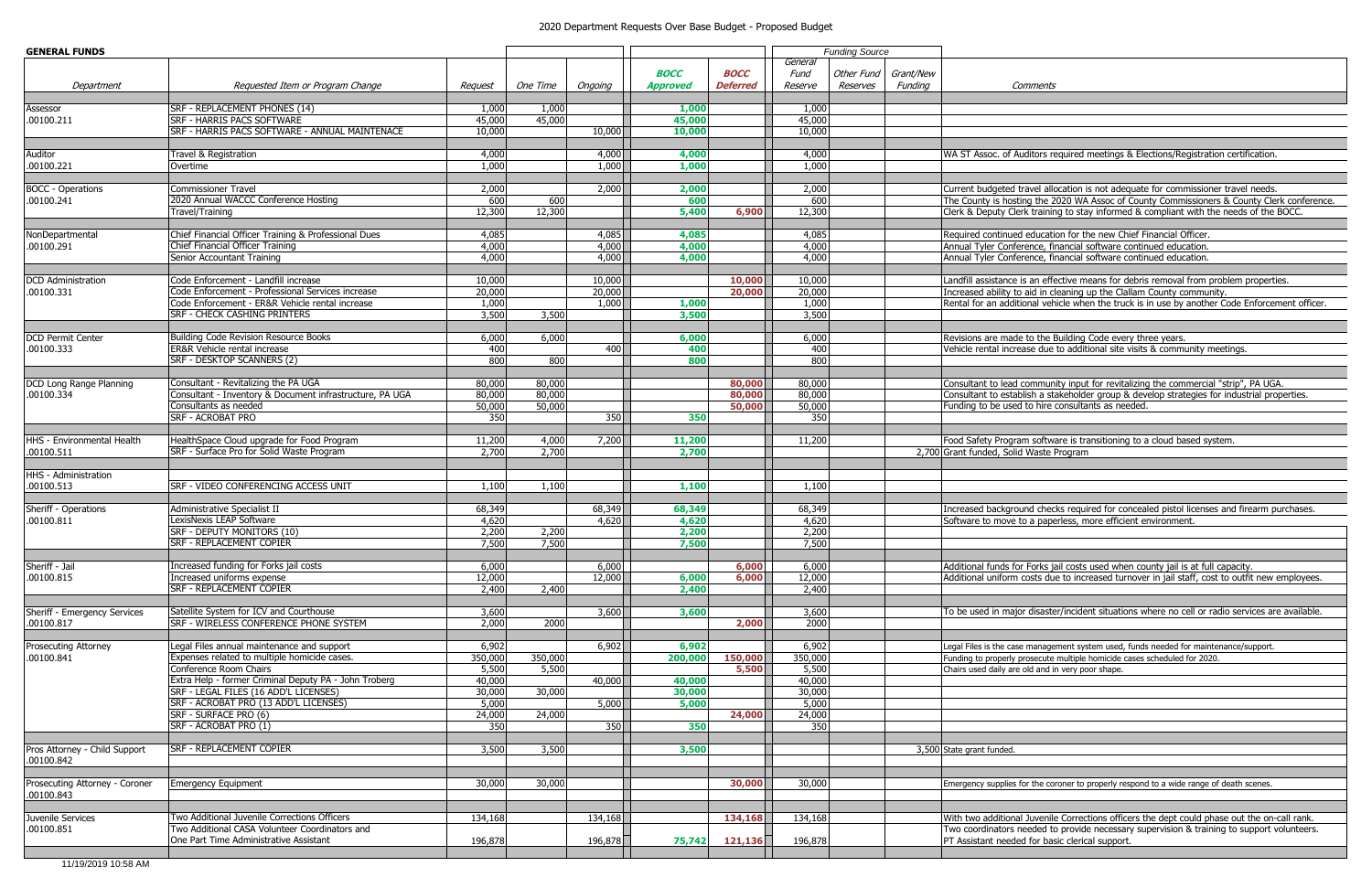| <b>Superior Court</b>       | Books                                                     | 6,500     | 6,500   |         | 6,500   |         | 6,500     | To keep law book subscriptions up to date and current with the law.                            |
|-----------------------------|-----------------------------------------------------------|-----------|---------|---------|---------|---------|-----------|------------------------------------------------------------------------------------------------|
| .00100.861                  | Training - Deputy Court Administrator                     | 595       | 595     |         | 595     |         | 595       | Training certification classes for the Deputy Court Administrator.                             |
|                             | Travel - 2020 Judicial College                            | 2,000     | 2,000   |         | 2,000   |         | 2,000     | For registration, travel & training - Judicial College for Judge Erickson.                     |
|                             | Travel/Training                                           | 2,500     | 2,500   |         | 2,500   |         | 2,500     | Staff yearly training programs.                                                                |
|                             | Indigent Defense - Adult Felony Costs                     | 32,000    | 32,000  |         | 32,000  |         | 32,000    | Add'I attorney costs for indigent defense cases due to the murder cases set for trial in 2020. |
|                             | Indigent Defense - Expert Services and Evaluations        | 95,000    | 95,000  |         | 95,000  |         | 95,000    | Add'I costs for indigent defense cases due to the murder cases set for trial in 2020.          |
|                             | <b>Personnel Services</b>                                 | 5,000     |         | 5,000   |         | 5,000   | 5,000     | Backup office assistance as needed when short staffed.                                         |
|                             | Travel/Training - Court Security Officers                 | 3,000     | 3,000   |         | 3,000   |         | 3,000     | Training for 2 court security officers - court safety, threats, new procedures for security.   |
|                             | SRF - DIGITAL SIGNATURE CAPTURE SOLUTION                  | 2,000     | 2,000   |         | 2,000   |         | 2,000     |                                                                                                |
|                             |                                                           |           |         |         |         |         |           |                                                                                                |
| District Court I            | <b>Professional Services</b>                              | 10,000    |         | 10,000  |         | 10,000  | 10,000    | Anticipated that District Court I will be ordered to pay for Mental Health evaluations.        |
| .00100.871                  | SRF - AUDIO/VIDEO ACCESS EQUIP ON MOBILE CART             | 5,000     | 5,000   |         | 5,000   |         | 5,000     |                                                                                                |
|                             | SRF - AUDIO RECORDING EQUIPMENT UPGRADE                   | 8,800     | 8,800   |         | 8,800   |         | 8,800     |                                                                                                |
|                             | SRF - VIDEO EQUIPMENT UPGRADE IN HISTORIC COURTROOM       | 44,000    | 44,000  |         |         | 44,000  | 44,000    |                                                                                                |
|                             |                                                           |           |         |         |         |         |           |                                                                                                |
| District Court II           | Travel - Training                                         | 800       |         | 800     | 800     |         | 800       | 100% staff turnover, significant need for staff & administration training.                     |
| .00100.881                  | Judicial Conference                                       | 210       |         | 210     | 210     |         | 210       | Increased cost for annual conference for judges.                                               |
|                             | SRF - DIGITAL SIGNATURE CAPTURE SOLUTION                  | 2,000     | 2,000   |         | 2,000   |         | 2,000     |                                                                                                |
|                             | SRF - 2ND CAMERA INSTALLATION IN COURTROOM                | 10,500    | 10,500  |         | 10,500  |         | 10,500    |                                                                                                |
|                             |                                                           |           |         |         |         |         |           |                                                                                                |
| Parks and Facilities        | Maintenance Worker I                                      | 61,227    |         | 61,227  | 61,227  |         | 61,227    | In order to maintain the county's multiple facilities at an acceptable level.                  |
| .00100.911                  | Part time Customer Service I (job share with WSU)         | 34,107    |         | 34,107  | 34,107  |         | 34,107    | Work load has increased over the years, difficult to maintain work load with min staff.        |
|                             | <b>Building Repair and Maintenance</b>                    | 9,500     |         | 9,500   | 9,500   |         | 9,500     | As our facilities age, additional costs are incurred associated with upkeep and repairs.       |
|                             | <b>Professional Services</b>                              | 2,500     |         | 2,500   |         | 2,500   | 2,500     | Additional funds allows the ability to secure additional seasonal employees as needed          |
|                             | Supplies/Signs/ Small Tools and Minor Equipment           | 1,900     |         | 1,900   | 1,900   |         | 1,900     | Additional camping & park usage results in increased expense.                                  |
|                             | Cell Phones for staff                                     | 3,300     |         | 3,300   | 3,300   |         | 3,300     | Cells phones are used to monitor facility systems after hours.                                 |
|                             |                                                           |           |         |         |         |         |           |                                                                                                |
| Parks and Facilities - Fair | Cell Phones for staff                                     | 650       |         | 650     | 650     |         | 650       | The Fair Manager must be available for emergencies, weekend and off season events.             |
| .00100.912                  | Fairgrounds Usage Costs                                   | 7,000     |         | 7,000   | 7,000   |         | 7,000     | Increased fairgrounds use, during the fair and off season months results in add'l expense.     |
|                             |                                                           |           |         |         |         |         |           |                                                                                                |
| <b>WSU</b>                  | WSU Contract - Chairman Agent increase                    | 290       |         | 290     | 290     |         | 290       | Increase in the WSU contract with the county.                                                  |
| .00100.931                  | WSU Contract - 4H Youth Agent increase                    | 1,200     |         | 1,200   | 1,200   |         | 1,200     | Increase in the WSU contract with the county.                                                  |
|                             | Copier and Supplies                                       | 3,300     |         | 3,300   | 3,300   |         | 3,300     | To meet the needs of growing staff and programs.                                               |
|                             | <b>Staff Cell Phones</b>                                  | 3,500     |         | 3,500   | 3,500   |         | 3,500     | Cell phones for WSU director & 3 program coordinators.                                         |
|                             | Part Time Program Coordinator                             | 43,000    |         | 43,000  | 43,000  |         | 43,000    | 1.5 FTE Program Coordinator - this program focuses on reducing diet-related chronic disease.   |
|                             | Full Time Administrative Assistant (job share with Parks) | 53,000    |         | 53,000  | 18,107  | 34,893  | 53,000    | Full time position needed for administrative tasks.                                            |
|                             | SRF - ADOBE CREATIVE SUITE LICENSE (1)                    | 1,000     |         | 1,000   | 1,000   |         | 1,000     |                                                                                                |
|                             | SRF - SURFACE PRO (1)                                     | 3,300     | 3,300   |         | 3,300   |         | 3,300     |                                                                                                |
|                             | SRF - MONITORS (2)                                        | 450       | 450     |         | 450     |         | 450       |                                                                                                |
|                             | <b>SRF - WORKSTATION</b>                                  | 500       | 500     |         | 500     |         | 500       |                                                                                                |
|                             |                                                           |           |         |         |         |         |           |                                                                                                |
|                             | <b>TOTALS</b>                                             | 1,749,631 | 962,245 | 787,386 | 927,534 | 822,097 | 1,743,431 | 6,200<br><sup>0</sup>                                                                          |

|                                     | Reauest             |  | Reauest     |                 | <b>Fundina Source</b> |            |           |  |
|-------------------------------------|---------------------|--|-------------|-----------------|-----------------------|------------|-----------|--|
|                                     |                     |  | <b>BOCC</b> | <b>BOCC</b>     | General               | Other Fund | Grant/New |  |
|                                     | One Time<br>Onaoina |  | Approved    | <b>Deferred</b> | Fund                  | Reserves   | Fundina   |  |
|                                     | 787,386<br>962,245  |  | 927,534     | 822,097         | 1,743,431             |            | 6,200     |  |
| <b>Total General Fund Requests:</b> | 1,749,631           |  | 1,749,631   |                 | 1,749,631             |            |           |  |